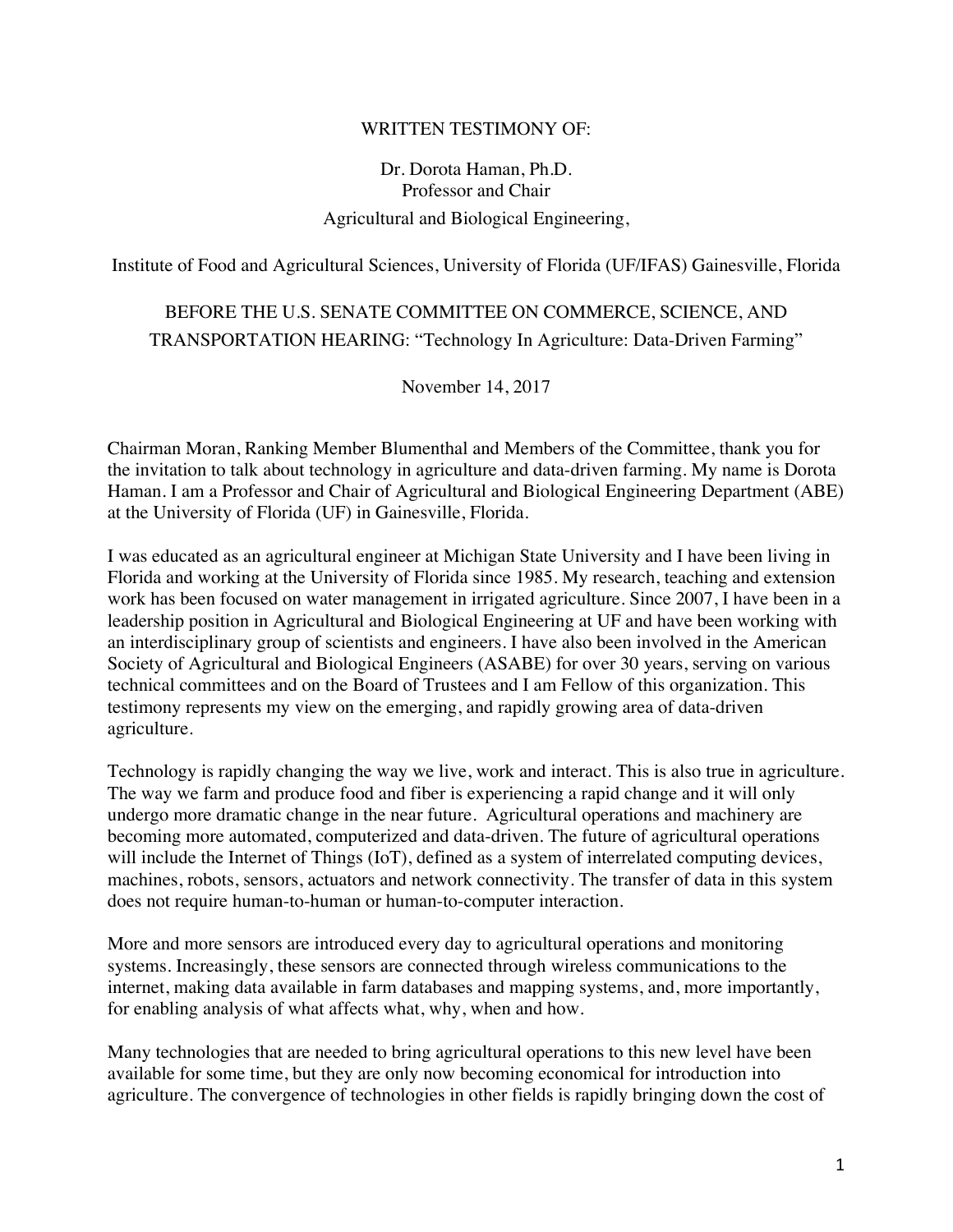devices and sensors, and therefore making agricultural applications economically feasible. For example, sensors built as components of costly medical devices are now economical for farmers. The medical sensor may cost several hundred (if not thousands) of dollars but a simplified, maybe less accurate form, but totally adequate for the agricultural application, is becoming available for a small fraction of the price. The use of unmanned aerial vehicles (UAVs or Drones) in agricultural operations is another good example of technology becoming affordable. A drone that costs a few hundred dollars today, was sold for thousands of dollars a few years ago.

Agriculture is a major economic driver in Florida. Agricultural research and extension at the University of Florida (UF) provides knowledge, innovation and technology transfer that supports 2.2 million agriculture-related jobs and direct industry output of \$148 billion in Florida (2014). Florida agriculture is very diverse and focused on specialty crops with most farms smaller and more complex than large Midwest farms dedicated to crops like soybean, corn or wheat. This diversity of production often makes introduction of new technologies more complicated for data collection and analytics. Many Agricultural Technology Providers (ATP) are focusing on agronomic crops not on specialty crops such as citrus, tomatoes, strawberries, blueberries and many other fruits and vegetables produced in Florida.

Florida is also a significant milk producer. Many modern dairy farms are highly computerized and data-driven to optimize their operation. Last week, I visited one of the dairies in North Florida. Each calf is tagged at birth and monitored throughout its entire life on the farm. Calves are fed by robots that adjust the formula of their feed based on need at their individual stage of life. The feed, health, milk production, milk quality, location etc. of every cow are monitored and available when needed. Solid waste is converted to high quality compost sold to the ornamental industry and the liquid waste is recycled through field irrigation to produce more feed for the cows. This is just a glimpse where modern agriculture is now and where it is going.

A successful peanut grower in Levy County, remotely controls center-pivot irrigation systems in response to soil moisture probe data, from anywhere in the world where there is internet, saving time and labor. Remote video systems on center-pivots allow visual monitoring for security and system operation. Enhanced GPS controlled auto-steering systems on tractors on this farm are accurate to less than an inch and virtually hands-off. They precisely map the location of planting, for precise and efficient harvesting several months later. Such precise operations eliminate overapplication and overlap of pesticides and fertilizers. Soil can be sampled automatically and indexed to GPS coordinates to regulate a variable fertilizer spreader. These efficiencies save water, fertilizer and money and reduce adverse impacts on the environment.

Responding to Florida growers' needs, scientists and engineers have been focusing on research in the area of robotics, remote sensing and machine vision for many years. Early yield estimation is critical for harvest planning and marketing. Great progress has been made on estimating the yields of various specialty crops such as citrus and strawberries using autonomous vehicles and machine vision. These techniques need to be adapted to other specialty crops.

Huanglongbing (HLB) – commonly called "greening" is a devastating disease that has had significant impact on citrus yield and quality in Florida. Unfortunately, so far, no cure has been reported for HLB. The first critical step for successful control of HLB is its detection and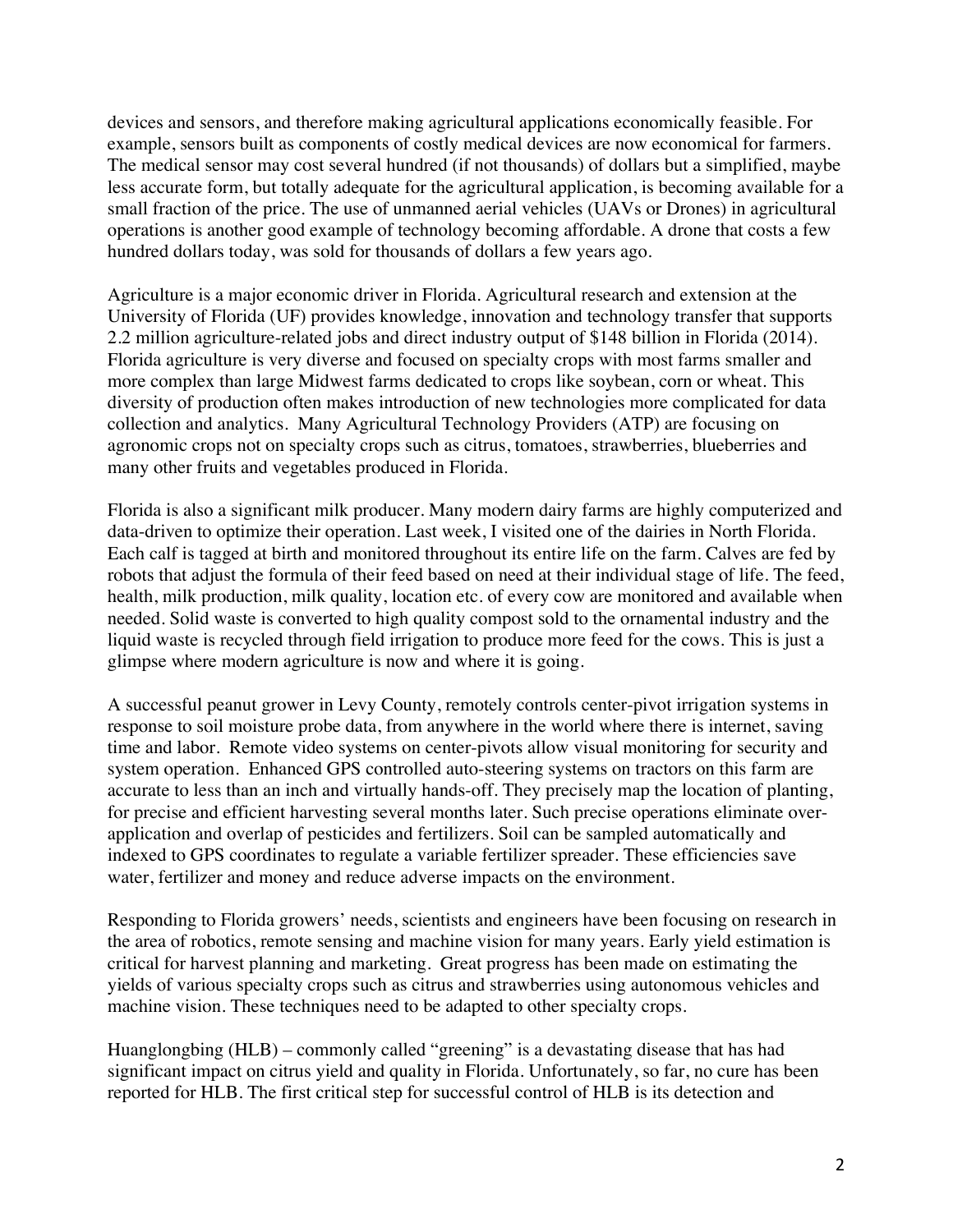diagnosis. It has been demonstrated that high-resolution aerial imaging using a low-cost UAV or drones can detect the disease. Recently, a vision sensor was introduced and successfully tested at UF for early detection of HLB. Since the majority of Florida citrus is already showing symptoms of the disease, research emphasis is shifting to genetic solutions to the HLB problem.

Sensor-based management of water delivery through irrigation has been implemented on many farms across the US and in Florida. Precision irrigation offers the potential for improving irrigation efficiency through localized water delivery based on plant needs, weather predictions and soil moisture sensors. Reported water savings due to sensor control of irrigation and precise application of water are on average 60%. This results in money savings to a farmer and reduced use of precious water resources.

Data-driven technologies can also improve farm safety. Wearable sensors, now under development, can save lives and reduce harm to farm workers. Alert systems that can detect personal overheating, or inform about approaching thunderstorms and lightening (typical in Florida), will also increase safety in the fields. Nine out of the 10 hottest years on record have occurred in the past decade and, according to the Centers for Disease Control and Prevention, farmworkers are more than 20 times at risk for heat-related deaths compared to other occupational groups. Wearable sensors can also alert workers to chemical exposure through direct contact during application, contact with residue on plants, or through drift from nearby applications. The wearable sensors can be also used on various machines, drones and robots to provide immediate safety intervention.

Weather data systems have been essential for efficient management of agricultural systems. A system of automatic weather stations and satellite data provide excellent management tools for Florida growers. The cost of a sophisticated blue-tooth-enabled weather station is now less than \$1000. This monitoring will become more critical as climate change leads to increased changes in seasonal temperatures, rainfall patterns, and the frequency and severity of storms. For example, in the last few winters, Florida growers have been affected by insufficient chill-hours to optimize production of temperate fruits such as blueberries, peaches, and strawberries. Adapting to these changes, Florida blueberry growers are experimenting with "evergreen" production of blueberries that does not require chilling. Agriculture in Florida is not only sensitive to the manifestations of climate change mentioned above, but also to the salt water intrusions in coastal irrigation wells as a result of sea-level rise.

Data quality has always been a key issue in farm management information systems, and is more challenging in an era of Big real-time data. Intelligent processing and analytics of Big Data is challenging because of the large amount of often unstructured, heterogeneous data which requires a smart interplay between skilled data-scientists and domain experts. At present, new farm technologies and monitoring equipment are producing enormous amounts of data at a wide variety of spatial and temporal scales. Raw data sets are cumbersome and not directly useful, but become very valuable if appropriate algorithms are developed and applied. Data analytics, frequently provided by ATPs, are being developed for agricultural applications and are a necessary step to make these data valuable to growers. These processed data are also very valuable to others including insurance companies and commodity markets. A level of data standardization will be